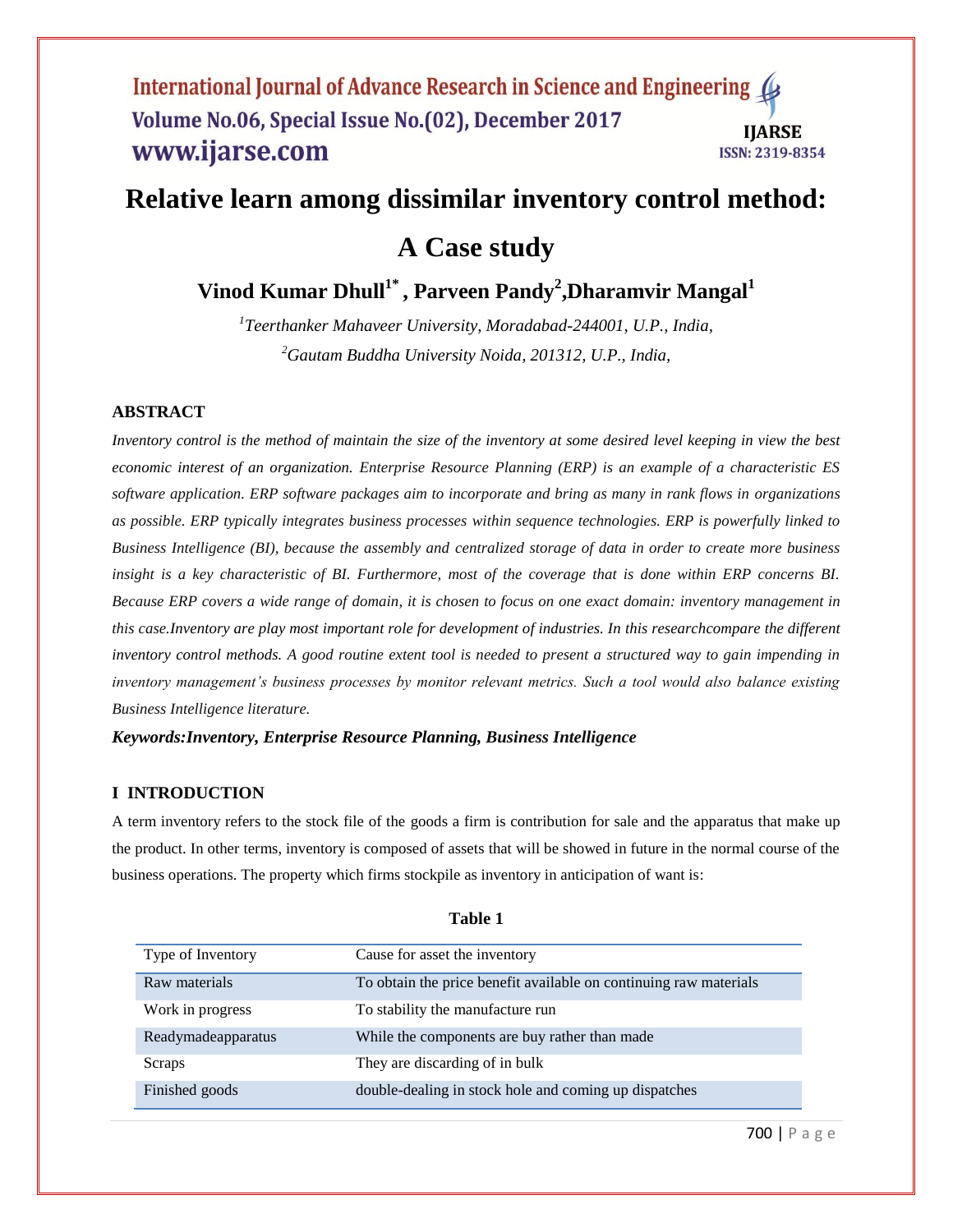The raw substance inventory contain item that are purchased by the firm from other and are converted into finished supplies through the manufacturing (production) procedure. They are an important input of the final product. The working process inventory consists of items presently being used in the production process. They are normally semi ended goods that are at various stages of production in a multi stage production process.





A complete goods represented final or finished products which are obtainable for sale .The inventory of such goods consists of items that have been formed but are yet be sold. Inventory, as a current asset, differs from other current assets because only financial managers are not involved. Rather all the purposeful areas, finance, marketing, manufacture, and purchasing are involved. The views concerning the appropriate level of inventory would differ among the different functional areas.

## **1.1Inventory Techniques**



# **Fig.2 Different Inventory Techniques**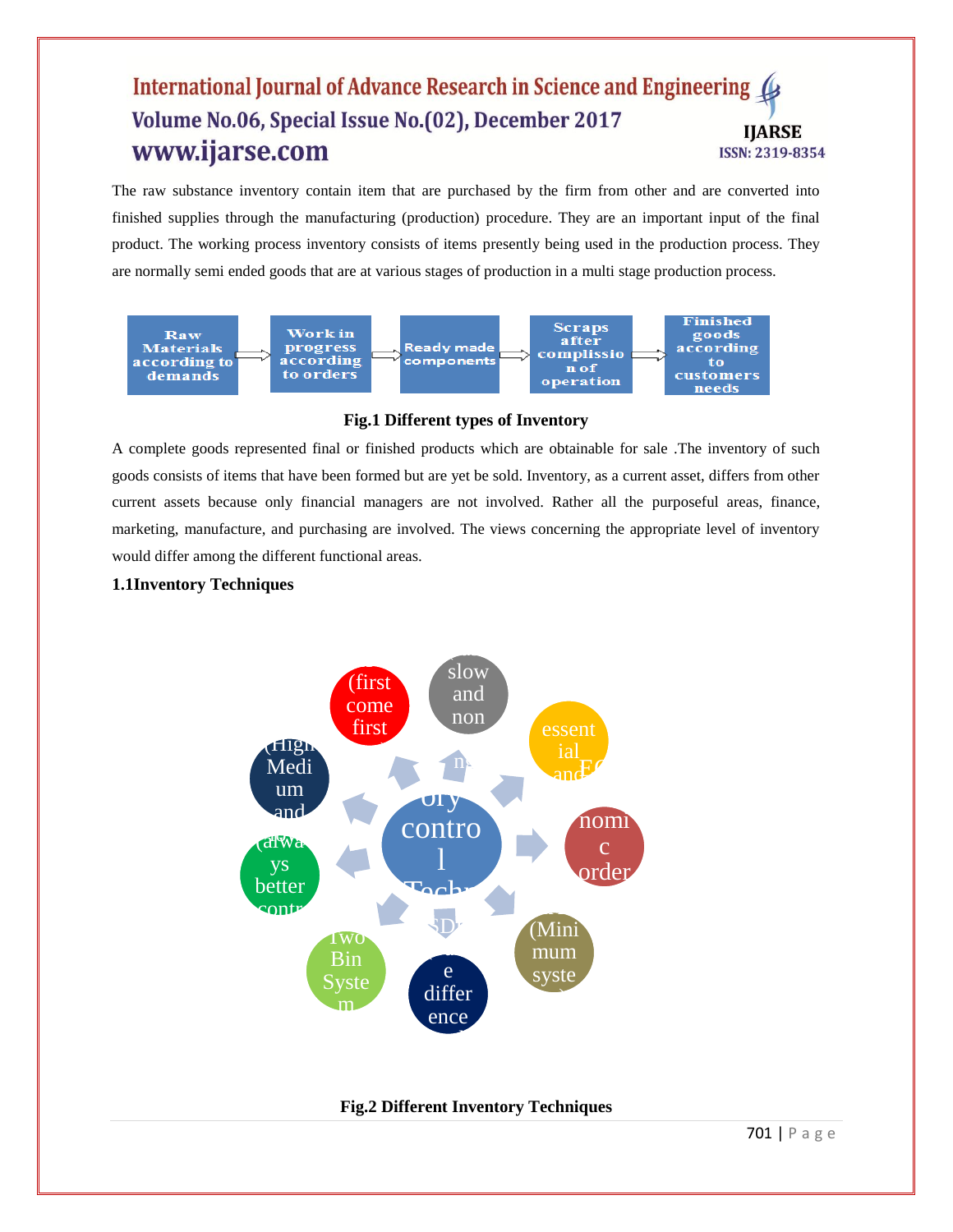## **Major Activities of Inventory Control**

- Preparationfor inventory control
- Procurement of inventory
- Getting and examination of inventory
- Store and issue the inventory
- Soundtrack the delivery and issue of inventories
- Physically verification
- Chase up meaning
- Material consistency and replacement

**Supply rate** 

**Inventory Level** 

**Demand Rate** 

## **Inventory Techniques Analysis**

- List of every inventory item with number
- Find out the annual volume of usage and rupee value of usage
- Multiply every rupee value and items of annual volume usage
- Calculate every item % of total inventory on items of the usage
- Categorize "A" to 10% of all its with high
- "B" 30% of all items with high %.
- "C" rest of all 60% of all the items**.**

#### **Table 2**

| <b>Inventory</b> item   | Annual usage (in rupee) | % of total inventory usage | <b>Classification</b> |
|-------------------------|-------------------------|----------------------------|-----------------------|
| 1                       | 2000                    | 0.88                       | $\mathcal{C}$         |
| $\mathbf{2}$            | 4000                    | 1.76                       | $\mathcal{C}$         |
| 3                       | 6000                    | 2.64                       | $\mathcal{C}$         |
| $\overline{\mathbf{4}}$ | 10000                   | 4.44                       | B                     |
| 5                       | 18000                   | 7.92                       | $\overline{A}$        |
| 6                       | 5000                    | 2.22                       | $\mathcal{C}$         |
| 7                       | 13000                   | 5.72                       | B                     |
| 8                       | 1000                    | 0.44                       | $\mathcal{C}$         |
| 9                       | 12000                   | 5.28                       | B                     |
| 10                      | 3000                    | 1.33                       | C                     |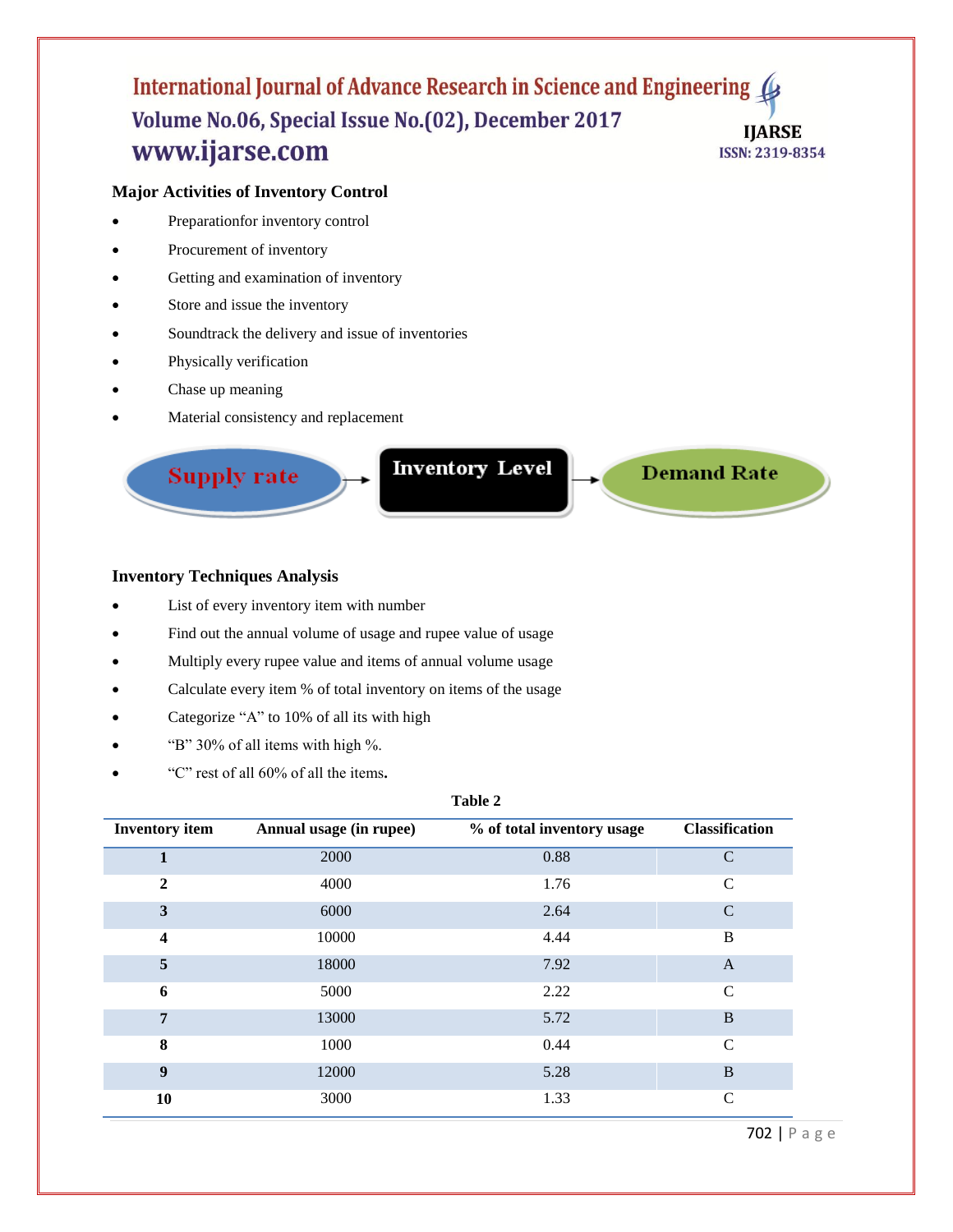# **Table 3 Condition for Inventory Controls**

| Items A             | Items B               | Items C                        |  |
|---------------------|-----------------------|--------------------------------|--|
| Item Number 5       | Item Number 4, 7, 9.  | Item Number 1, 2, 3, 6, 8, 10. |  |
| Very strict control | Moderate control      | Lose control<br>٠              |  |
| Handled by senior   | Low safety            | High safety stock              |  |
| Maximum effort for  | Order once in 3 month | Rough estimate                 |  |
| reduce lead time    | Quarterly review      | Review annually or<br>٠        |  |
| Accurate forecast   | Estimate on past data | half yearly                    |  |
|                     |                       | Minimum effort                 |  |

## **Objective of Learn**

- Defensebeside fluctuations in require
- Superior use of men, machine and materials
- Defense against fluctuation in output
- Manage of supplyquantity
- Manage of supplyallotment

## **Inventory Turnover Method**

How many times a company inventory is sold or replaced (Finished Product)

General Calculation

$$
= \frac{\text{Sale}}{\text{Inventory}}
$$

It may also be calculate

= Cost of goods sold Average Inventory

## **II RESULT**

- 1. **Reduction in record costs**; one of the major aims with any EOQ implementation is to improve store turns and the amount of stock being held. Personal occurrence has seen reduction of more than 70% stock in some industries. Along with the decrease in the stock come many other associated benefits.
- 2. **Reduction in space required**; by remove large amounts of stock as of the system and moving processes closer together we will often see a significant reduction in the quantity of ground space being used. Results from 54's of project run within company in Manufacturing Optional Service saw regular reductions of 30% for simple 3 day implementation projects.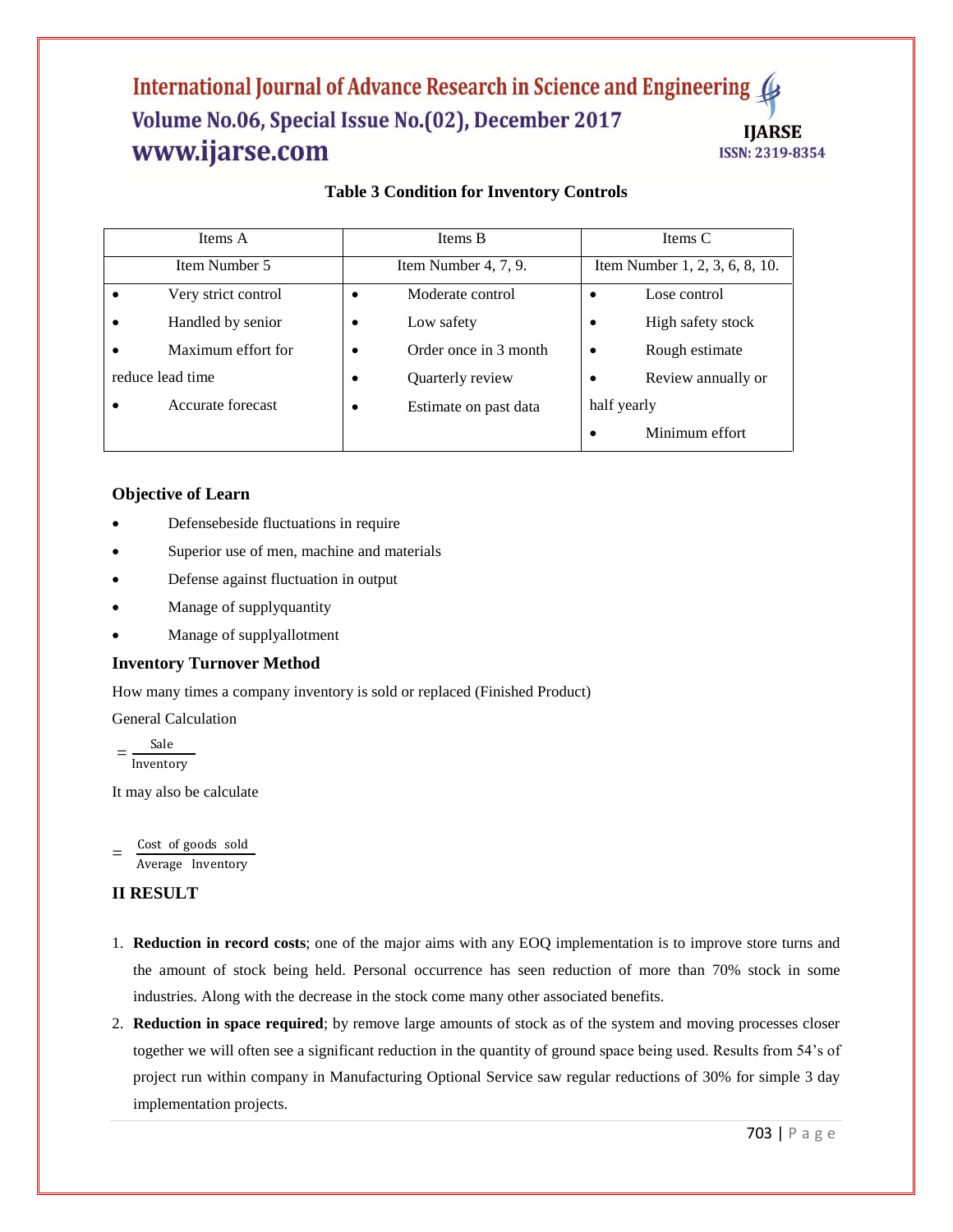- 3. **Reduction in handling equipment and other costs**; if you don't have to move large batches there is less need for complex machinery to move them and all of the connected labor and training.
- 4. **Lead time reductions**; one of the most noticeably impacted areas is that of the time it takes for products to flow from side to side the process. Instead of weeks or months most JIT implementations result in lead times of hours or a few days.
- 5. **Reduced planning complexity**; the use of simple pull systems such as FIFO, even with your suppliers, can considerably reduce the need for any form of complex planning. With many implementations the only planning is the final delivery process.
- 6. **Improved Quality**; the elimination of large batch developed and diminution in handling often results in significant quality improvements; often in the region of 25% or more.
- **7. Productivity increases**; to achieve ABC method there are many hurdle that have to be overcome with regards to how the procedure will flow. These will frequently result in output improvements of 25% upwards.

## **III CONCLUSION**

Carefully classification of your inventory and continuing analysis of those classifications can play important role in maintaining cost at the efficient. Levels you can established as your goals. Inventory control is a constant requirement of doing business successfully. Most of the time EOQ is better than other but some time FIFO and ABC play effective role in inventory control.

#### **REFERENCES**

- [1]Wang Ying, Zhai Lu, Environmental cost analysis based on structure and practice of supply networks in manufacturing enterprises. *IACEED, 52011, 2132 – 2136.*
- [2]Ru Jen Lin, Rong, Thi Hang, Green supply chain management performance in automobile manufacturing industry under uncertainty.*Social and behavioural Science, 25, 2011, 233 – 245.*
- [3]Ming Lang, Kuo, Thi, Information technology in supply chain management: a case study. *International conference on Asia Pacific Business Innovation and Technology Management 25:,2011, 257- 272.*
- [4]IndaSukati, Abu Hamid, RB, RMY, MA , The Effect of Organizational Practices on supply chain Agility: An Empirical investigation on Malaysia Manufacturing Industry. *Asia Pacific Business Innovation and Technology Management. 40:2012, 274 – 281.*
- [5]Noor Aslinda, NorhayatiZakuan, AJ, MS, M.Z.S ,The relationship of green supply chain management and green innovation concept. *International conference on Asia Pacific Business Innovation and Technology Management, 57: 2012, 453 – 457.*
- [6]HuseyinInce,SalihZekiImamoglu, HalitKeskin, Aliekber ,Mehmet , The Impact of ERP system and supply chain management practices on Firm performance: *Case of Turkish Companies. Strategic Management Conference 99, 2013, 1124-1133.*